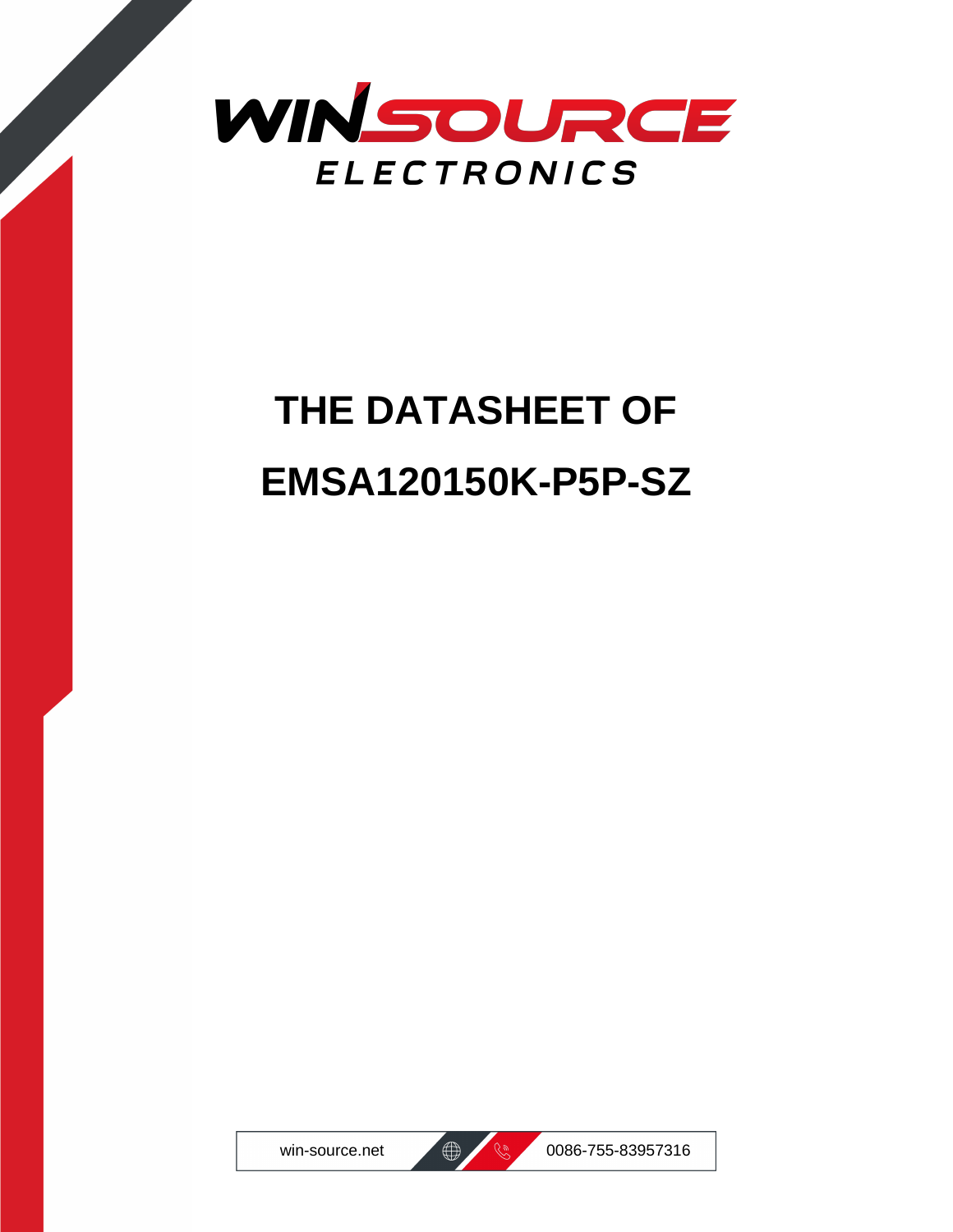

# **SERIES:** EMSA 18W **│ DESCRIPTION:** AC-DC POWER SUPPLY

#### **FEATURES**

- up to 18 W power
- interchangeable AC blades
- universal input (90~264 Vac)
- single regulated output from 5~24 V
- over voltage and short circuit protections
- UL/cUL, GS, RCM, CCC, PSE safety approvals
- level V efficiency
- custom designs available



ROHS C Wus FC (E Intertek GS & CI

| <b>MODEL</b> | output<br>voltage<br>(Vdc) | output<br>current<br>max<br>(A) | output<br>power<br>max<br>(W) | ripple<br>and noise $1$<br>max<br>$(mVp-p)$ | efficiency<br>level |
|--------------|----------------------------|---------------------------------|-------------------------------|---------------------------------------------|---------------------|
| EMSA050300   | 5                          | 3.0                             | 15                            | 150                                         |                     |
| EMSA060300   | 6                          | 3.0                             | 18                            | 150                                         |                     |
| EMSA090200   | 9                          | 2.0                             | 18                            | 150                                         | V                   |
| EMSA120150   | 12                         | $1.5^{\circ}$                   | 18                            | 150                                         | V                   |
| EMSA150120   | 15                         | 1.2                             | 18                            | 150                                         | V                   |
| EMSA180100   | 18                         | 1.0                             | 18                            | 180                                         |                     |
| EMSA200090   | 20                         | 0.9                             | 18                            | 200                                         | $\vee$              |
| EMSA240075   | $\sqrt{24}$                | 0.75                            | 18                            | 240                                         |                     |
|              |                            |                                 |                               |                                             |                     |

Notes: 1. At full load, 100 ~ 240 Vac input, 20 MHz bandwidth oscilloscope, each output terminated with 10 µF aluminum electrolytic and 0.1 µF ceramic capacitors.

# **PART NUMBER KEY**

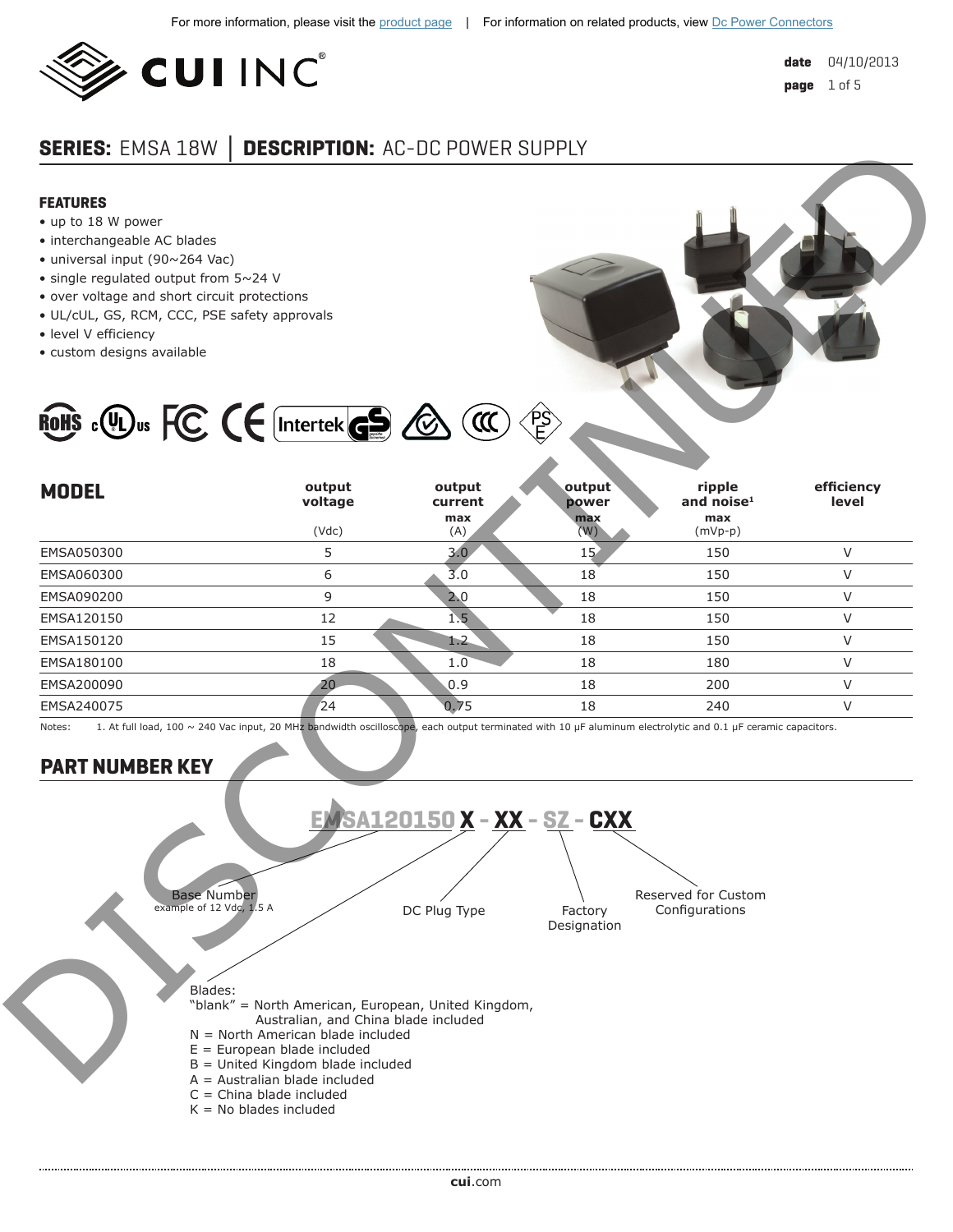**CUI Inc │ SERIES:** EMSA 18W **│ DESCRIPTION:** AC-DC POWER SUPPLY **date** 04/10/2013 **│ page** 2 of 5

#### **INPUT**

| parameter<br>voltage               | conditions/description                                                                                                                                               | min   | nom     | max                  | units             |
|------------------------------------|----------------------------------------------------------------------------------------------------------------------------------------------------------------------|-------|---------|----------------------|-------------------|
|                                    |                                                                                                                                                                      |       |         |                      |                   |
|                                    |                                                                                                                                                                      | 90    |         | 264                  | Vac               |
| frequency                          |                                                                                                                                                                      | 47    |         | 63                   | Hz                |
| current                            |                                                                                                                                                                      |       |         | 0.6                  | A RMS             |
| inrush current                     | 5, 6 V output at 115 V ac, cold start<br>5, 6 V output at 230 V ac, cold start<br>all other outputs: 115 V ac, cold start<br>all other outputs: 230 V ac, cold start |       |         | 30<br>60<br>40<br>80 | A<br>A<br>Α       |
| no load power consumption          |                                                                                                                                                                      |       |         | 0.3                  | W                 |
| <b>OUTPUT</b>                      |                                                                                                                                                                      |       |         |                      |                   |
| parameter                          | conditions/description                                                                                                                                               | min   | nom     | max                  | units             |
| line regulation                    |                                                                                                                                                                      |       | $\pm 1$ |                      | $\frac{0}{0}$     |
| load regulation                    |                                                                                                                                                                      |       | $\pm 5$ |                      | $\frac{0}{0}$     |
| <b>PROTECTIONS</b>                 |                                                                                                                                                                      |       |         |                      |                   |
| parameter                          | conditions/description                                                                                                                                               | min   | nom     | max                  | units             |
| over voltage protection            | output voltage clamped by internal protection zener <sup>1</sup>                                                                                                     |       |         |                      |                   |
| short circuit protection           | Output shut down and auto restart,                                                                                                                                   |       |         |                      |                   |
| 1. 5V and 6V models only<br>Notes: |                                                                                                                                                                      |       |         |                      |                   |
|                                    |                                                                                                                                                                      |       |         |                      |                   |
| <b>SAFETY &amp; COMPLIANCE</b>     |                                                                                                                                                                      |       |         |                      |                   |
| parameter                          | conditions/description                                                                                                                                               | min   | nom     | max                  |                   |
| isolation voltage                  | input to output at 10 mA for 1 minute                                                                                                                                |       |         | 3,000<br>4,242       | Vac<br>Vdc        |
| isolation resistance               | input to output at 500 V dc                                                                                                                                          | 100   |         |                      | ΜΩ                |
| safety approvals                   | UL 60950-1, IEC 60950-1, EN 60950-1, RCM, CCC, PSE                                                                                                                   |       |         |                      |                   |
| EMI/EMC                            | FCC Class B, VCCI Class II                                                                                                                                           |       |         |                      | units             |
| leakage current                    |                                                                                                                                                                      |       |         | 0.25                 | mA                |
| RoHS compliant                     | yes                                                                                                                                                                  |       |         |                      |                   |
| <b>ENVIRONMENTAL</b>               |                                                                                                                                                                      |       |         |                      |                   |
| parameter                          | conditions/description                                                                                                                                               | min   | nom     | max                  | units             |
| operating temperature              |                                                                                                                                                                      | 0     |         | 40                   | $^{\circ}$ C      |
| storage temperature                |                                                                                                                                                                      | $-10$ |         | 75                   | $^{\circ}{\rm C}$ |
| operating humidity.                |                                                                                                                                                                      | 20    |         | 80                   | $\frac{0}{0}$     |

### **SAFETY & COMPLIANCE**

| parameter            | conditions/description                             | min | nom | max            | units      |
|----------------------|----------------------------------------------------|-----|-----|----------------|------------|
| isolation voltage    | input to output at 10 mA for 1 minute.             |     |     | 3,000<br>4,242 | Vac<br>Vdc |
| isolation resistance | input to output at 500 V dc                        | 100 |     |                | MΩ         |
| safety approvals     | UL 60950-1, IEC 60950-1, EN 60950-1, RCM, CCC, PSE |     |     |                |            |
| EMI/EMC              | FCC Class B, VCCI Class II                         |     |     |                |            |
| leakage current      |                                                    |     |     | 0.25           | mA         |
| RoHS compliant       | ves N                                              |     |     |                |            |
|                      |                                                    |     |     |                |            |

## **ENVIRONMENTAL**

| parameter             | conditions/description | min   | nom<br>max | units   |
|-----------------------|------------------------|-------|------------|---------|
| operating temperature |                        |       | 40         | $\circ$ |
| storage temperature   |                        | $-10$ |            | $\circ$ |
| operating humidity    |                        | 20    | 80         | $\%$    |
| storage humidity      |                        | 10    | 90         | $\%$    |
|                       |                        |       |            |         |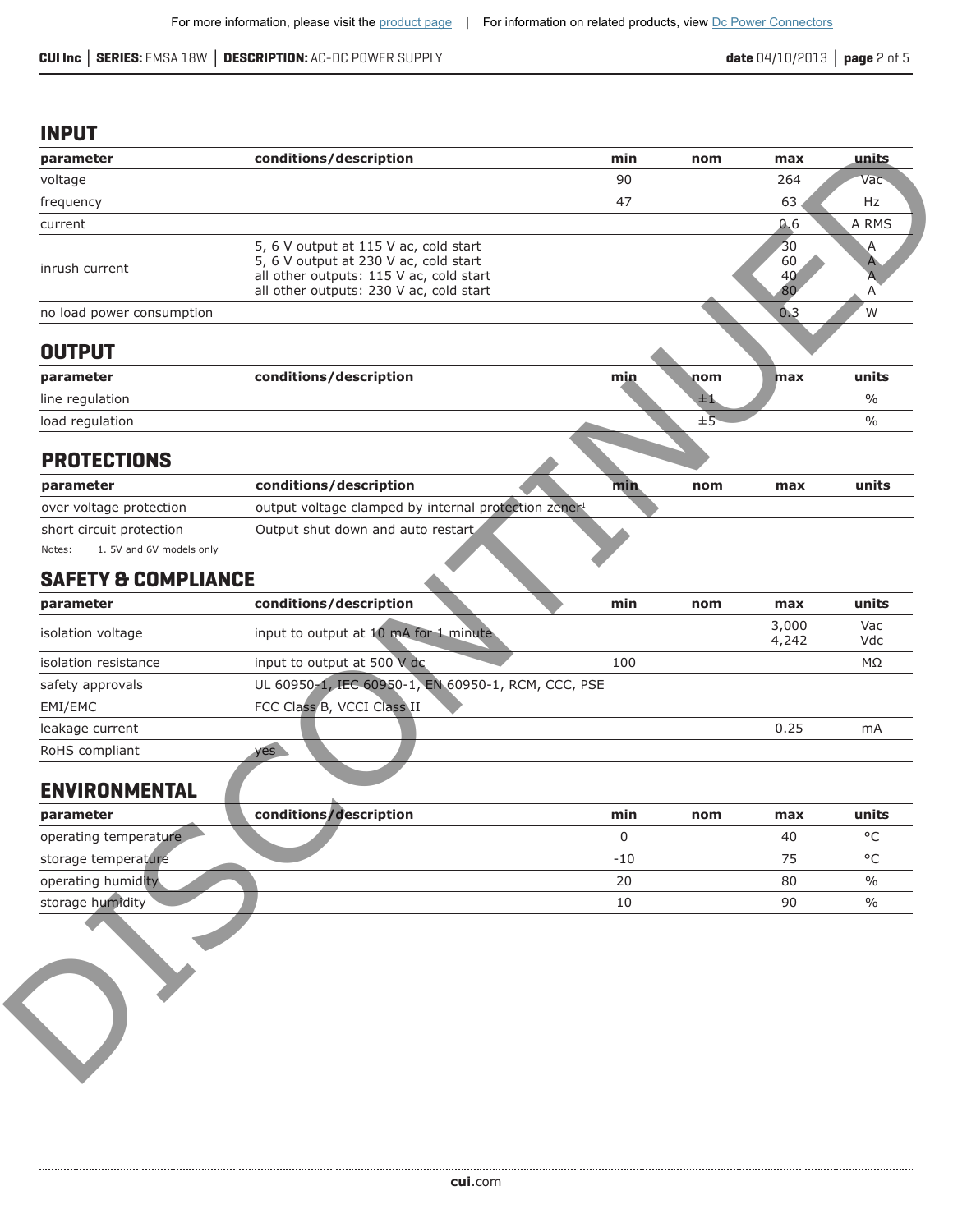**CUI Inc │ SERIES:** EMSA 18W **│ DESCRIPTION:** AC-DC POWER SUPPLY **date** 04/10/2013 **│ page** 3 of 5

# **MECHANICAL**

| parameter                                         | conditions/description                         | min              | typ                | units<br>max                   |
|---------------------------------------------------|------------------------------------------------|------------------|--------------------|--------------------------------|
| dimensions                                        | 74 x 43.5 x 35.3 (2.913 x 1.713 x 1.390 inch)  |                  |                    | mm                             |
| input plug                                        | multi-blade (US, UK, Europe, Australia, China) |                  |                    |                                |
| <b>MECHANICAL DRAWING</b>                         |                                                |                  |                    |                                |
| units: mm<br>tolerance: ±1 mm<br>Ē<br>E<br>畫<br>噩 | $35.3 \pm 1.0$                                 |                  | 74±1.0             | $43.5 \pm 1.0$<br>بيات<br>پيات |
| <b>DC CORD</b>                                    | 囧<br>顶<br>EMS-US<br>EMS-UK                     | EMS-EU           | EMS-AU             | EMS-CC                         |
|                                                   |                                                |                  | $26 \pm 3$         |                                |
|                                                   | cord length<br>100±20                          |                  | $2.8 - 4.0$ mm     |                                |
|                                                   |                                                | $100+20$         |                    |                                |
|                                                   |                                                |                  | 5øX6mm             |                                |
| HE                                                |                                                | <b>Formal</b>    |                    | <u>S&amp;T</u>                 |
|                                                   |                                                | <u>48B</u>       |                    |                                |
|                                                   | $80 + 10$                                      |                  |                    |                                |
|                                                   |                                                | <b>MODEL NO.</b> | <b>CABLE GAUGE</b> | <b>CORD LENGTH</b>             |
|                                                   | Black wire, white stripe: Positive             | EMSA050300       | 18 AWG             | $1530 \pm 100$                 |
|                                                   |                                                | EMSA060300       | 18 AWG             | $1530 \pm 100$                 |
|                                                   |                                                | EMSA090200       | 20 AWG             | $1530 \pm 100$                 |
|                                                   |                                                | EMSA120150       | 20 AWG             | $1530 \pm 100$                 |
|                                                   |                                                | EMSA150120       | 20 AWG             | $1530 \pm 100$                 |
|                                                   |                                                | EMSA180100       | 22 AWG             | $1530 \pm 100$                 |
|                                                   |                                                | EMSA200090       | 22 AWG             | $1530 \pm 100$                 |
|                                                   |                                                | EMSA240075       | 22 AWG             | $1530 \pm 100$                 |
|                                                   |                                                |                  |                    |                                |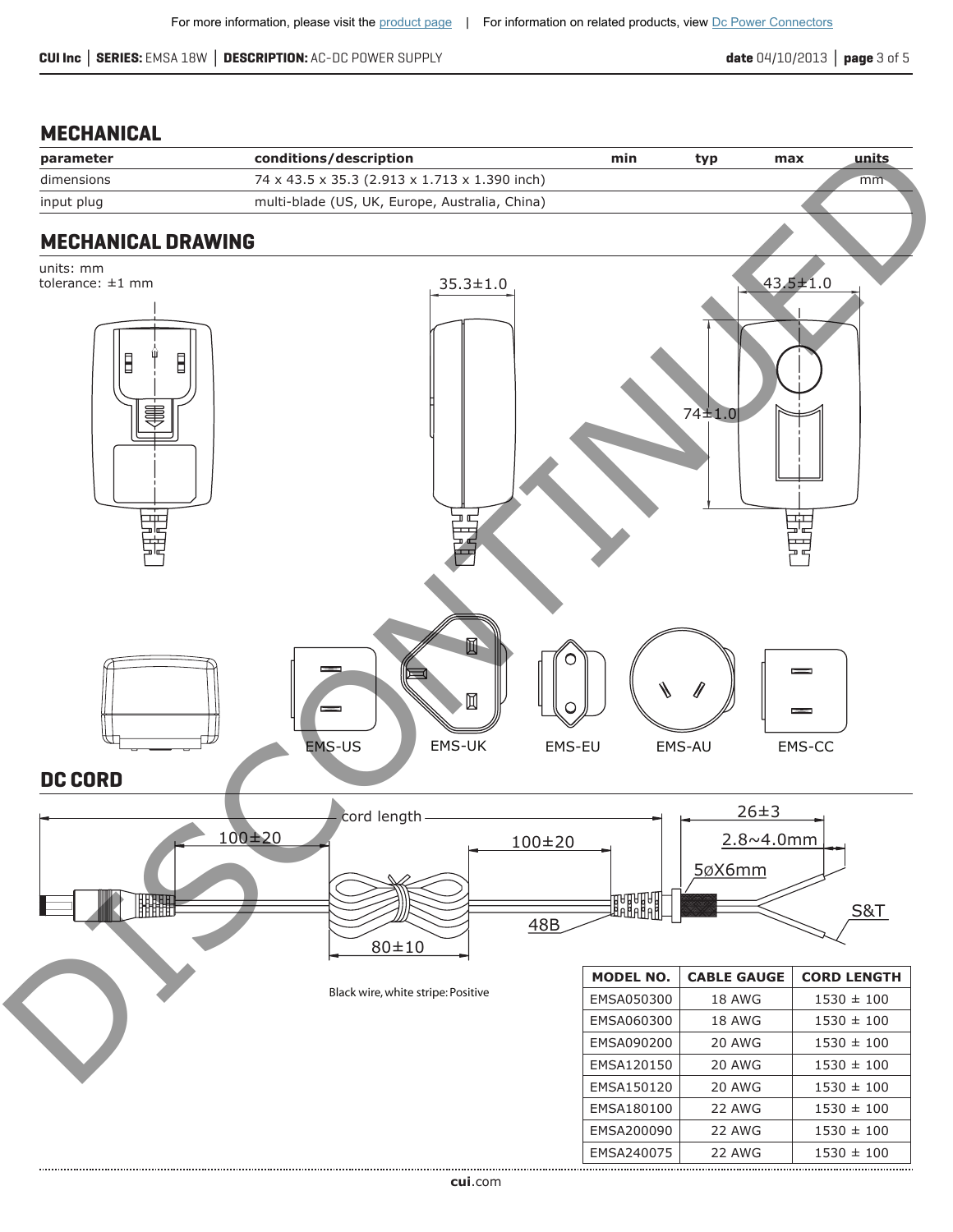#### **OUTPUT PLUG OPTIONS**